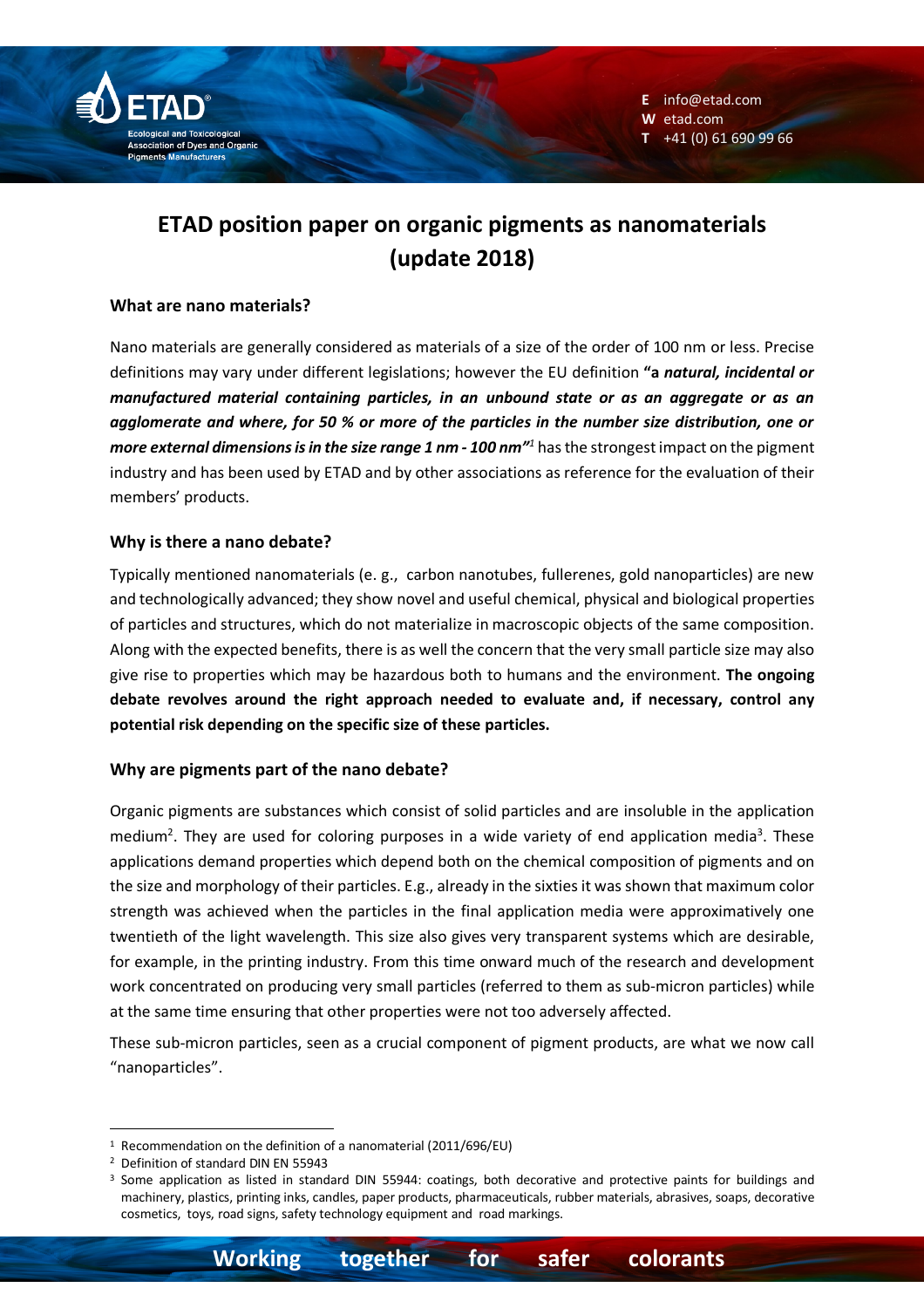**Organic pigment powder placed on the market have a wide distribution of particle sizes**, from primary nano-size particles whose size maybe as small as 20 nm to clusters of primary particles in the 1 to 5 micron range. It is only during the incorporation (dispersion) step that the clusters are broken down into smaller moieties, ideally to the primary particles, which in most cases cannot be achieved. The dispersion step is very important since the macroscopic behavior of organic pigments, even if chemical properties play a role, is mainly depending on the dispersion state in the application medium. The size distribution (by mass) of the dispersed particles is primarily determining the coloristic properties. The number size distribution is only of minor importance in this regard.

**When applying the EU definition to common products on the market, however, the number of primary particles in the nano scale is usually high enough for pigments to be classified as nanomaterials,** especially since particles incorporated in agglomerates or aggregates are counted as well. Several size measurement methods exist, however currently there are no officially agreed methods available. Thus, in line with its commitment to Responsible Care and its Code of Ethics ETAD members decided to re-evaluate critically all available information on the hazards of pigments from the point of view of potential nano-related effects.

### **What is known about the nano toxicity of organic pigments?**

When new products are ready to be marketed, their toxicological and ecotoxicological properties have to be evaluated and, especially for new substances, a significant package of data has to be prepared for authorities<sup>4</sup>. Also in order to communicate any potential hazards on any marketed product to downstream users, data has to be obtained in order to prepare the MSDS.

In some cases where inhalation exposure has to be considered additional studies on inhalation, toxicity and environmental monitoring have been undertaken. Testing is carried out on the powder as is, which contains aggregates and agglomerates as well as a larger or smaller nanosize proportion and, **in past studies, no adverse effects have been observed that can be directly attributed to the nanosized component.**

When focusing on potential nano-related hazard, the inhalation route is seen as the most critical. **New** results on this specific toxicity were published in a scientific journal in December 2016<sup>5</sup>: the effects of five well characterized organic pigments were evaluated in inhalation and particle characterization studies. In each case, coarse and fine organic pigments were investigated and compared to coarse and fine inorganic Pigment Red 101. **No nanosize-related toxicological effects were identified.**

Additionally, ETAD companies are currently carrying out similar studies on other organic pigments belonging to different chemical classes. **First results are in agreement with the ones obtained in the**  above-mentioned study<sup>6</sup>.

 <sup>4</sup> In the past: Directive 92/32/EEC in the EU (and similar regulations in other countries with chemical legislation in place), Council Regulation (EEC) No 793/93. Most recently: REACH regulation.

<sup>5</sup> "Comparative short-term inhalation toxicity of five organic diketopyrrolopyrrole pigments and two inorganic iron-oxidebased pigments", Th. Hofmann and others, Inhal Toxicol, 2016; 28(10): 463–479.

<sup>6</sup> Internal results, publication expected in 2017.